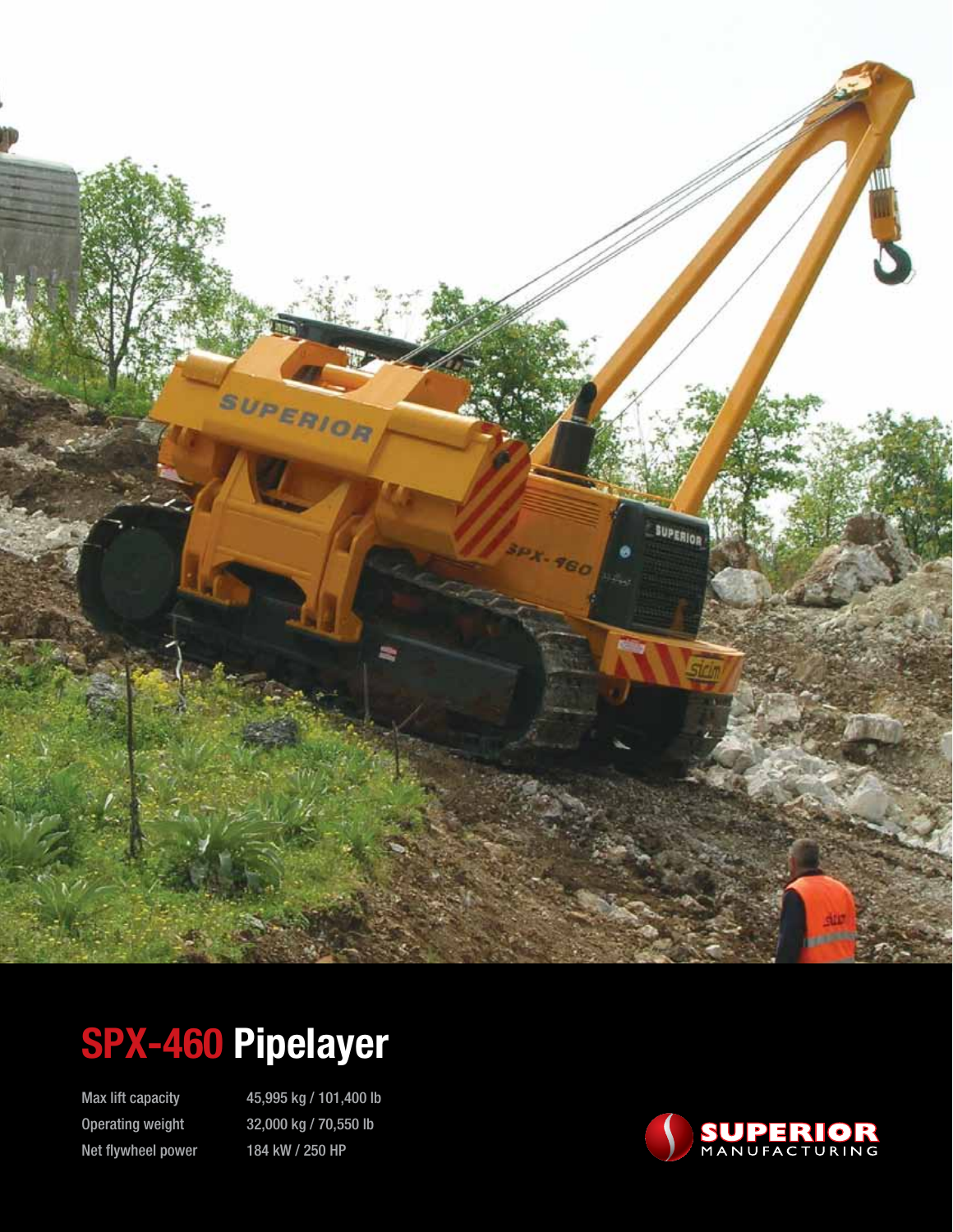## **SPX-460 PIPELAYER**

### • TIER 3 ENGINE

All SPX-Series pipelayers are built with Caterpillar Tier 3 engines.

### • HYDROSTATIC SYSTEM

State-of-the-art hydrostatic system insures safety and reliability and is especially efficient when working on steep grades.

### • Hydraulic kit

The same kit used in the conversion of Caterpillar, Komatsu and Fiat pipelayers is used on this machine.

### • Safety

Safety has always been a big focus for us. Some of the safety features are our new ATP-Plus anti-tipping system, electronic boom kick-out, anti-two block and free fall.

### • ROPS/FOPS

Optional ROPS/FOPS is designed in such a way to allow the operator a clear view of the top of the boom and the load.

**SUPERIOR** 

×

### • Counterweight rack

New design which makes the counterweight system easy to assemble and disassemble.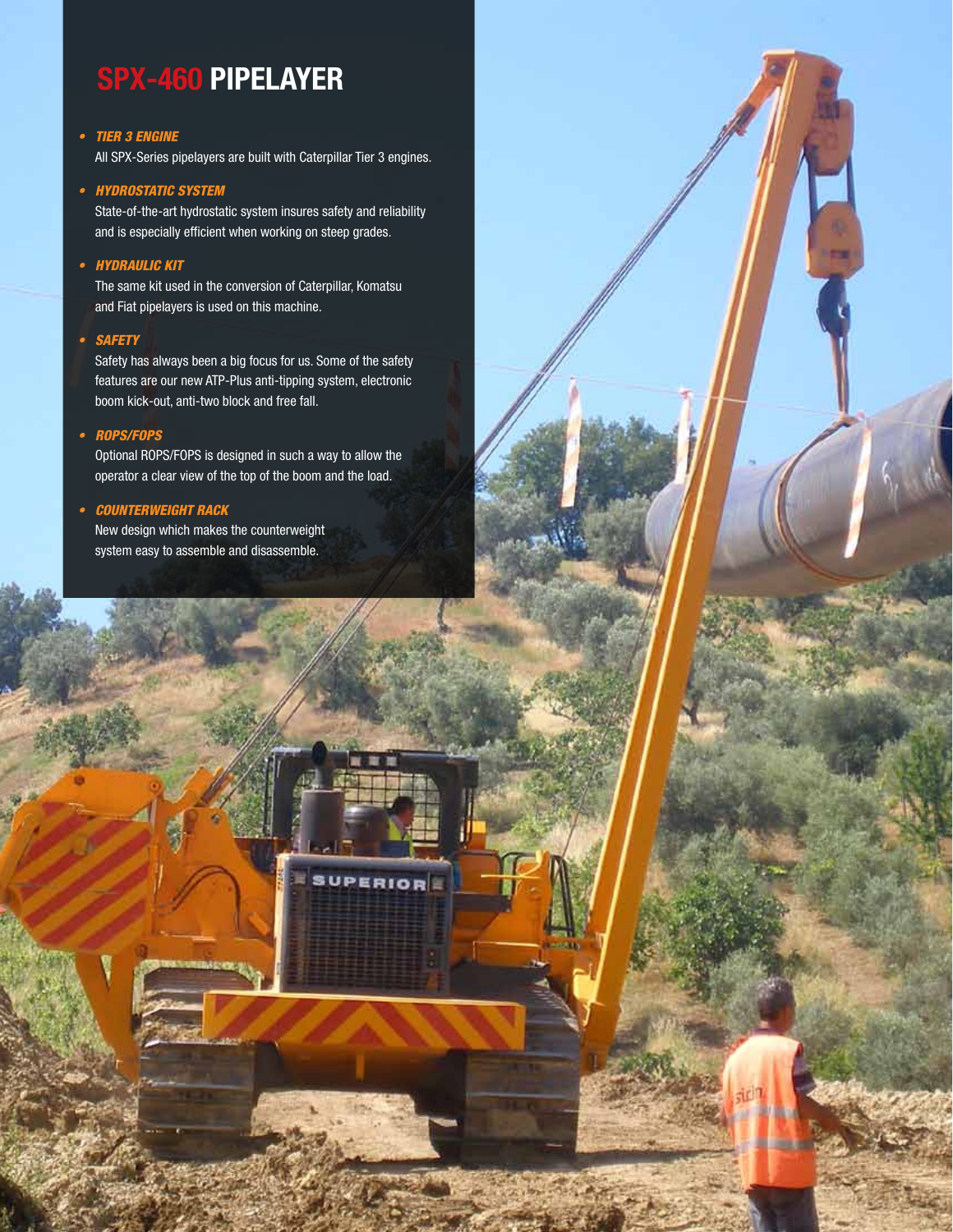## **General Specifications**

### ENGINE

| <b>Type</b>                             | Caterpillar            |
|-----------------------------------------|------------------------|
| Model                                   | C7 ACERT               |
| Net flywheel power (DIN 6270-SAEJ 1349) | 250 HP - 184 kW        |
| Governed speed                          | 2,200 rpm              |
| <b>Displacement</b>                     | 7.2 liters - 442 cu in |

### HYDRAULIC SYSTEM

| Main pumps                 | (Bosch-Rexroth) 3 independent variable pumps |  |  |
|----------------------------|----------------------------------------------|--|--|
| Maximum capacity           | 2 x 220 lt/min / 2 x 58.1 U.S. gal/min       |  |  |
|                            | 1 x 273 l/min / 1 x 72.1 U.S. gal/min        |  |  |
| Maximum operating pressure | 2 x 420 bar / 2 x 6,090 p.s.i.               |  |  |
|                            | 1 x 320 bar / 1 x 4,640 p.s.i.               |  |  |
| Service pumps              | 1 tandem gear type                           |  |  |
| Maximum capacity           | 50 lt/min / 13 U.S. gal/min                  |  |  |
|                            |                                              |  |  |

### **TRANSMISSION**

| Type           | Hydrostatic closed circuit      |
|----------------|---------------------------------|
| <b>Brakes</b>  | (2) Integrated negative control |
| Final drives   | Epicycloidal oil soaked         |
| Maximum speed: |                                 |
| - 1 speed      | 2.9 km/h - 1.8 miles/h          |
| - 2 speed      | 7.2 km/h - 4.5 miles/h          |

### **CONTROLS**

| Type   |  |  |  |  |  | Twin pilot operated |
|--------|--|--|--|--|--|---------------------|
| Safety |  |  |  |  |  | Emergency shut-off  |
| $  -$  |  |  |  |  |  |                     |

TPS System: twin steering system to provide with

other two levers, to drive the track independently

in order to guarantee small and precise movements.

| <b>BOOM</b>                    |                                              |
|--------------------------------|----------------------------------------------|
| <b>Type</b>                    | Std. 18 ft / 5.5 m welded box square section |
| <b>Optional</b>                | 20 ft / 6.1 m welded box square section      |
| Diameter wire rope             | 19 mm $-3/4$ in                              |
| Minimum breaking strength rope | 323 KN - 72,530 lb                           |
| Part load line                 | 4                                            |
| Part boom line                 | 4                                            |

### ADJUSTABLE COUNTERWEIGHTS

| Total weight extendable                                 | 7,400 kg - 16,300 lb            |
|---------------------------------------------------------|---------------------------------|
| Removable counterweight                                 | 8 leaves 550 kg - 1,215 lb each |
| (all the counterweight pack.)                           |                                 |
| possibility of disassembly in a short time              |                                 |
| QD-CS: quick-disconnected counterweight system. For the |                                 |

### TRACK FRAME

| Hard track frame with sealed and lubricated chain |                                                |
|---------------------------------------------------|------------------------------------------------|
| Number of bottom rollers                          | $8 + 8$                                        |
| Number of carrying rollers                        | $2 + 2$                                        |
| Gauge                                             | $2.22 m - 7.2 ft$                              |
| Length of track on the ground                     | $3.2 m - 10.5 ft$                              |
| Standard shoes width                              | 700 mm - 27.5 in                               |
| Ground contact area                               | 44,800 cm <sup>2</sup> - 6,944 in <sup>2</sup> |
| Optional shoes                                    |                                                |
| - Option 1 width                                  | 600 mm - 23.6 in                               |
| Ground contact area                               | 38,400 cm <sup>2</sup> - 5,952 in <sup>2</sup> |
| - Option 2 width                                  | 760 mm - 29.9 in                               |
| Ground contact area                               | 49.000 cm <sup>2</sup> - 7.595 in <sup>2</sup> |

### FLUID CAPACITIES

| 210 liters / 55.5 U.S. gal |
|----------------------------|
| 45 liters / 12 U.S. gal    |
| 27 liters / 7 U.S. gal     |
|                            |

### ELECTRIC SYSTEM

| Operating voltage                   | 24 V   |
|-------------------------------------|--------|
| Maintenance free supplied batteries |        |
| Capacity (total)                    | 160 Ah |
| Starter capacity                    | 7.5 Kw |
| Alternator                          | 55A    |

### HYDRAULIC WINCHES

| <b>Type</b>   | Hydraulic controlled drums (reversible.) Driven by         |
|---------------|------------------------------------------------------------|
|               | variable flow hydraulic pump and control                   |
|               | valve block in open circuit.                               |
| Final drive   | Compact hydrostatic drive unit, three-stage planetary gear |
| <b>Brakes</b> | Integrated multiple disk brake, spring applied hydraulic   |
| release       |                                                            |

| <b>WINCH</b>                              | Hook                     | <b>Boom</b>    |
|-------------------------------------------|--------------------------|----------------|
| Drum diameter                             | 390 mm/15.3 in           | 390 mm/15.3 in |
| Flange diameter                           | 590 mm/23.2 in           | 530 mm/20.8 in |
| Drum length                               | 360 mm/14.1 in           | 360 mm/14.1 in |
| Capacity $(19 \text{ mm} - 3/4\text{in})$ | 136 m/446 ft             | 105 m/344 ft   |
| Wire rope installed                       | 51 m/246 ft              | 40 m/131 ft    |
| Hook speed                                | 0-24 m/min - 0-79 ft/min |                |

### **OPTIONAL**

| Closed cabin     |
|------------------|
| Air conditioning |
| Rear winch       |
|                  |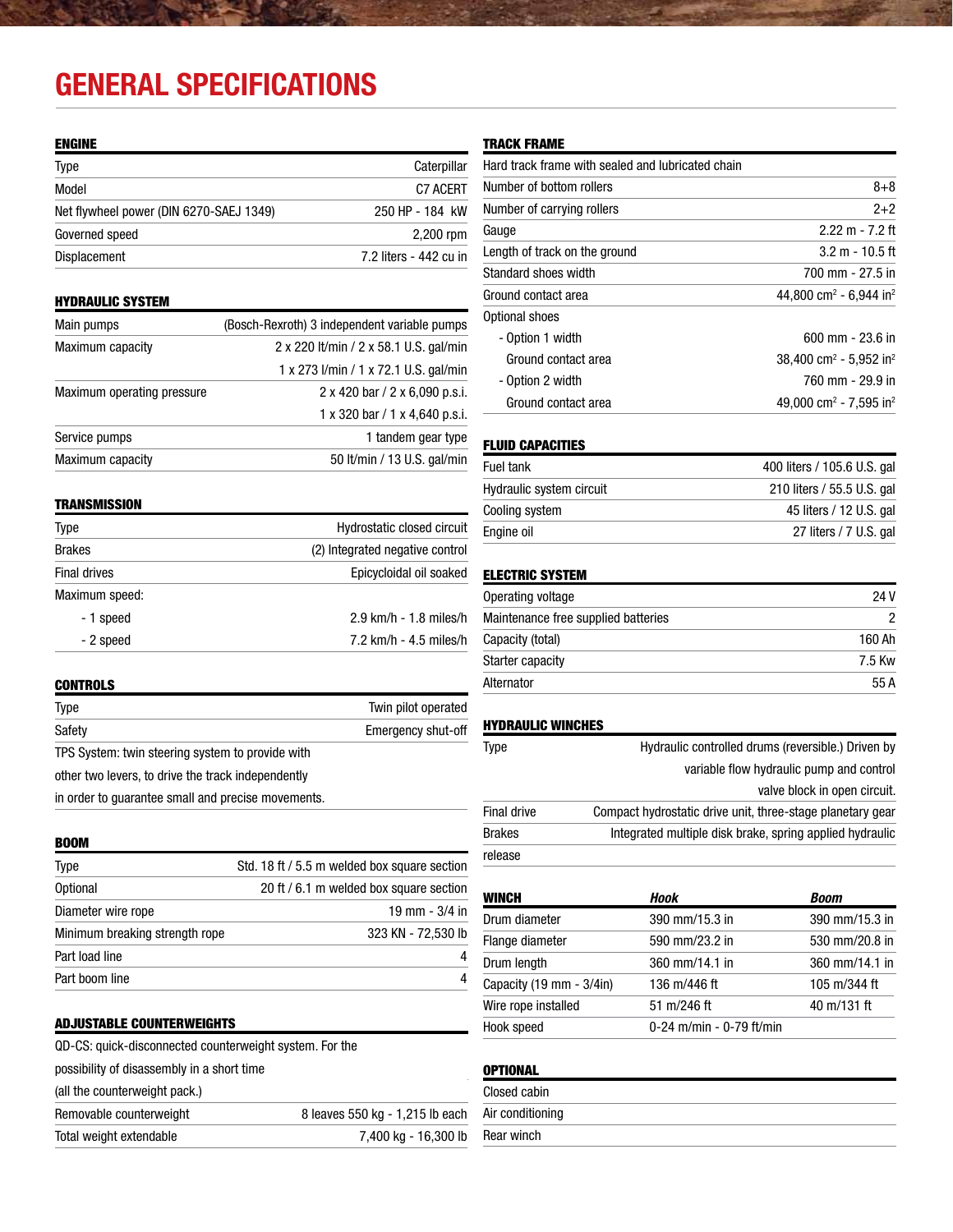## **Winch Specifications Lifting Capacity**

20 ft / 5.5 m boom





### Main Pump

| Type                | Bosch-Rexroth axial piston variable            |  |
|---------------------|------------------------------------------------|--|
|                     | displacement pump                              |  |
| <b>VALVES</b>       |                                                |  |
| Type                | Bosch load-sensing mobile control block        |  |
|                     | proportional directional valves                |  |
| Max capacity        | 273 liters/min - 72.1 U.S. gal/min             |  |
| Working pressure    | 320 bar - 4,642 p.s.i.                         |  |
| <b>CONTROL</b>      |                                                |  |
| Type                | Pilot units for remote control of winch motors |  |
|                     | Progressive and sensitive operations           |  |
| <b>SERVICE PUMP</b> |                                                |  |
| Type                | Gear pump                                      |  |
| Max capacity        | 50 liters/min - 13 U.S. gal/min                |  |
| Working pressure    | 30 bar - 435 p.s.i.                            |  |

### Filter

| Type         | Donaldson FI0500                  |
|--------------|-----------------------------------|
| Max capacity | 500 liters/min - 132 U.S. gal/min |

## **REAR WINCH AVAILABLE**

| <b>Max line pull</b>   | 350 KN              |  |  |
|------------------------|---------------------|--|--|
| Max line speed         | $0-30$ m/min        |  |  |
|                        | $0-98.4$ ft/min     |  |  |
| <b>Cable size</b>      | 36 mm - 1.4 in      |  |  |
| Weight                 | 2,800 kg - 6,173 lb |  |  |
| <b>DIMENSIONS</b>      |                     |  |  |
| Drum diameter          | 530 mm - 20.9 in    |  |  |
| <b>Flange diameter</b> | 890 mm - 35 in      |  |  |
| Drum length            | $510$ mm $- 20$ in  |  |  |

### **FEATURES**

- • CE approved design
- • Planetary gear
- • Automatic negative brakes
- Anti-friction bearings

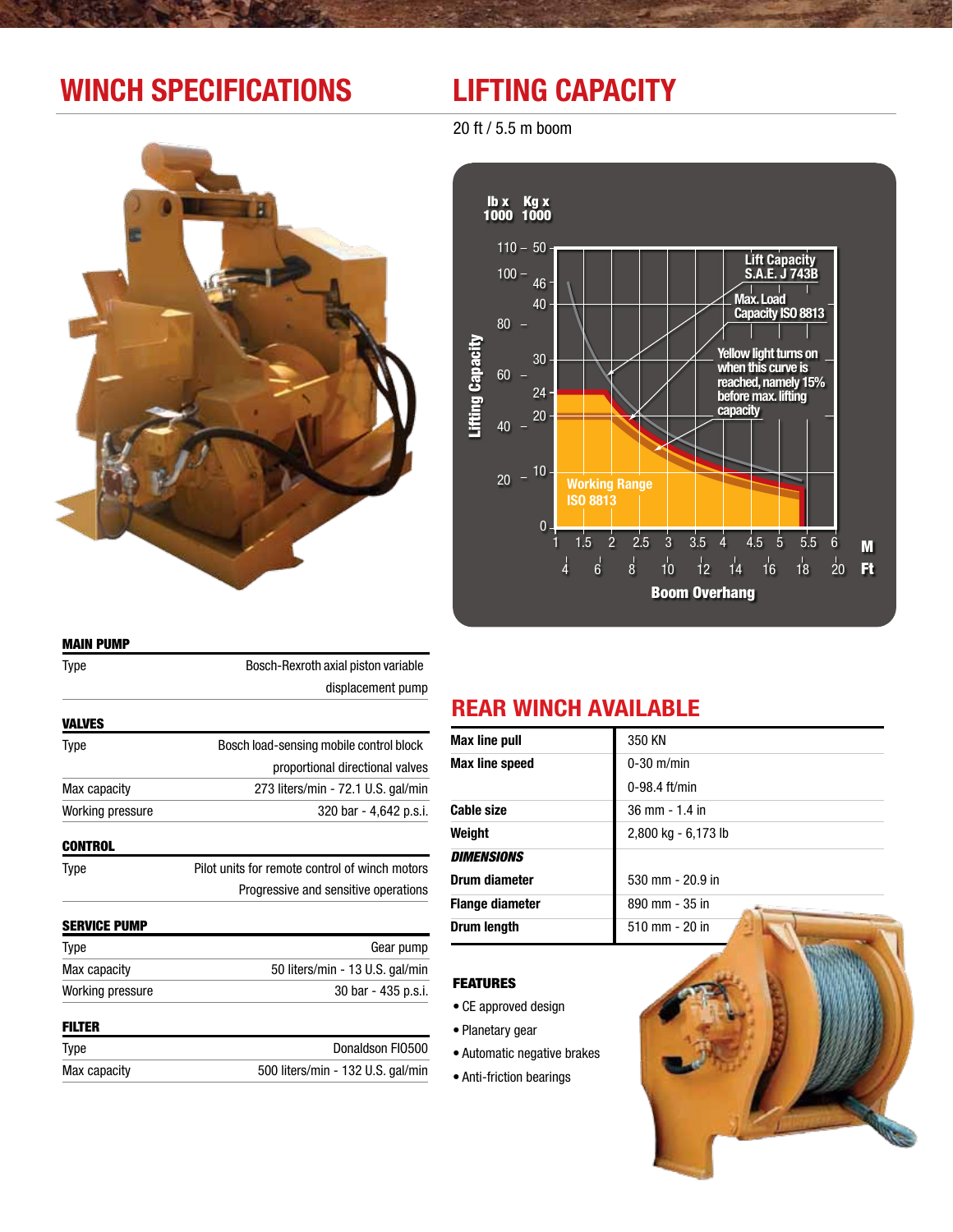



# **HYDRAULIC SYSTEM OPTIONS**

## *ALL HYDRAULIC*

• Freefall System 

When the button is engaged, the load free-falls and then immediately stops when the button is released.

- • Boom Kick-Out System This system will ensure you will never bend another boom.
- • Anti-Two Block

Sets a minimum distance between the top block and the hook block, preventing collisions between them.

### *ELECTRONIC OVER HYDRAULIC*

- • Freefall system, Boom kick-out system and anti-two block plus:
- • Anti-Tipping System Prevents tipping by calculating the maximum load that can be lifted.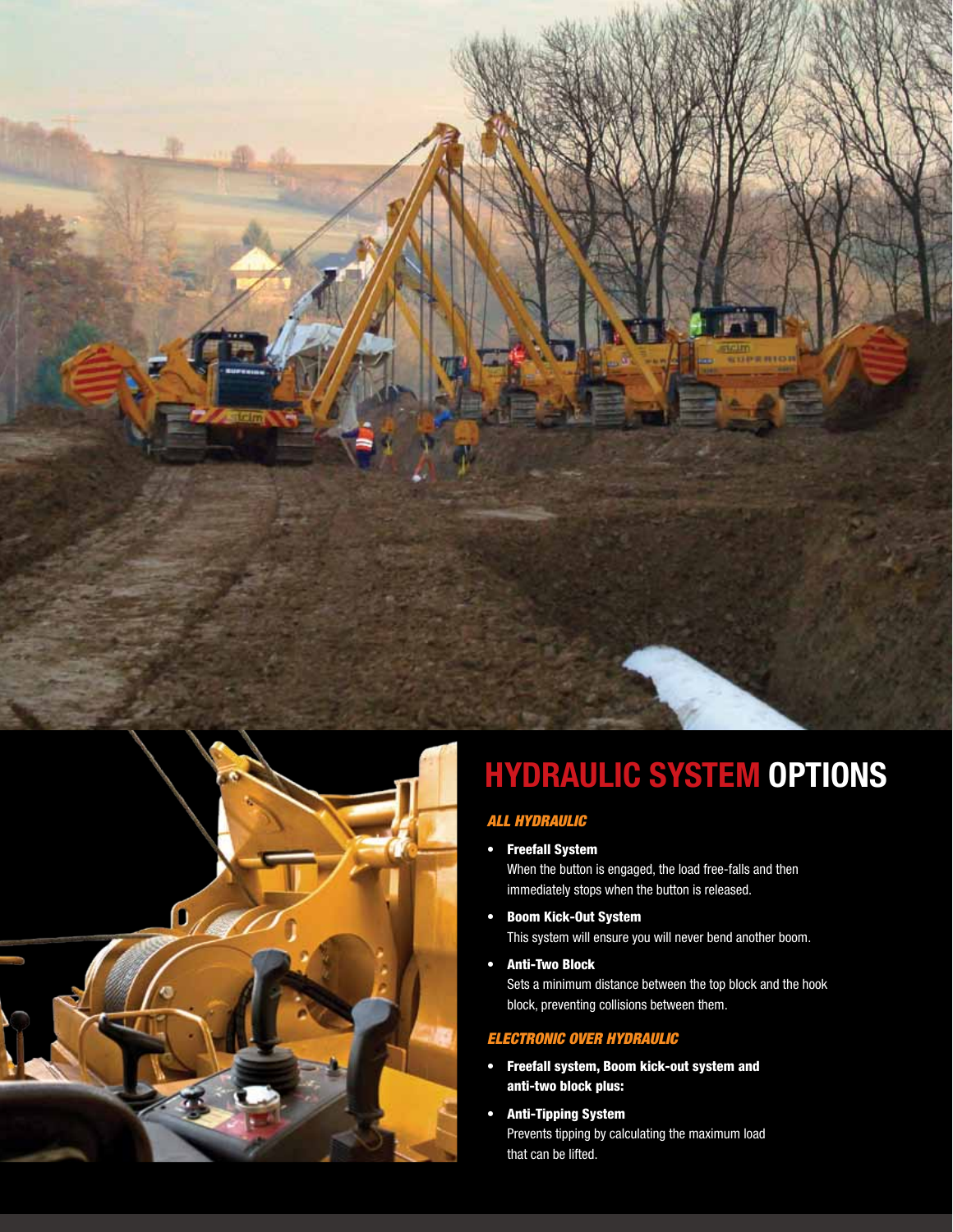

# **STATE-OF-THE-ART CABIN** • CONTROLS



With only 2 joysticks, the operator can operate both winches, increase/decrease the engine's throttle, and control the machine's travel.

### • Transmission pilot levers

There are 2 extra pilot levers for the transmission, which can assist the operator in making precise maneuvers, such as turning in a steep hill or making pin-point movements to couple the pipes.

### • LCD DISPLAY

It displays relevant information in a beautiful, easy to read, graphical interface. It can also be adjusted for day or night viewing.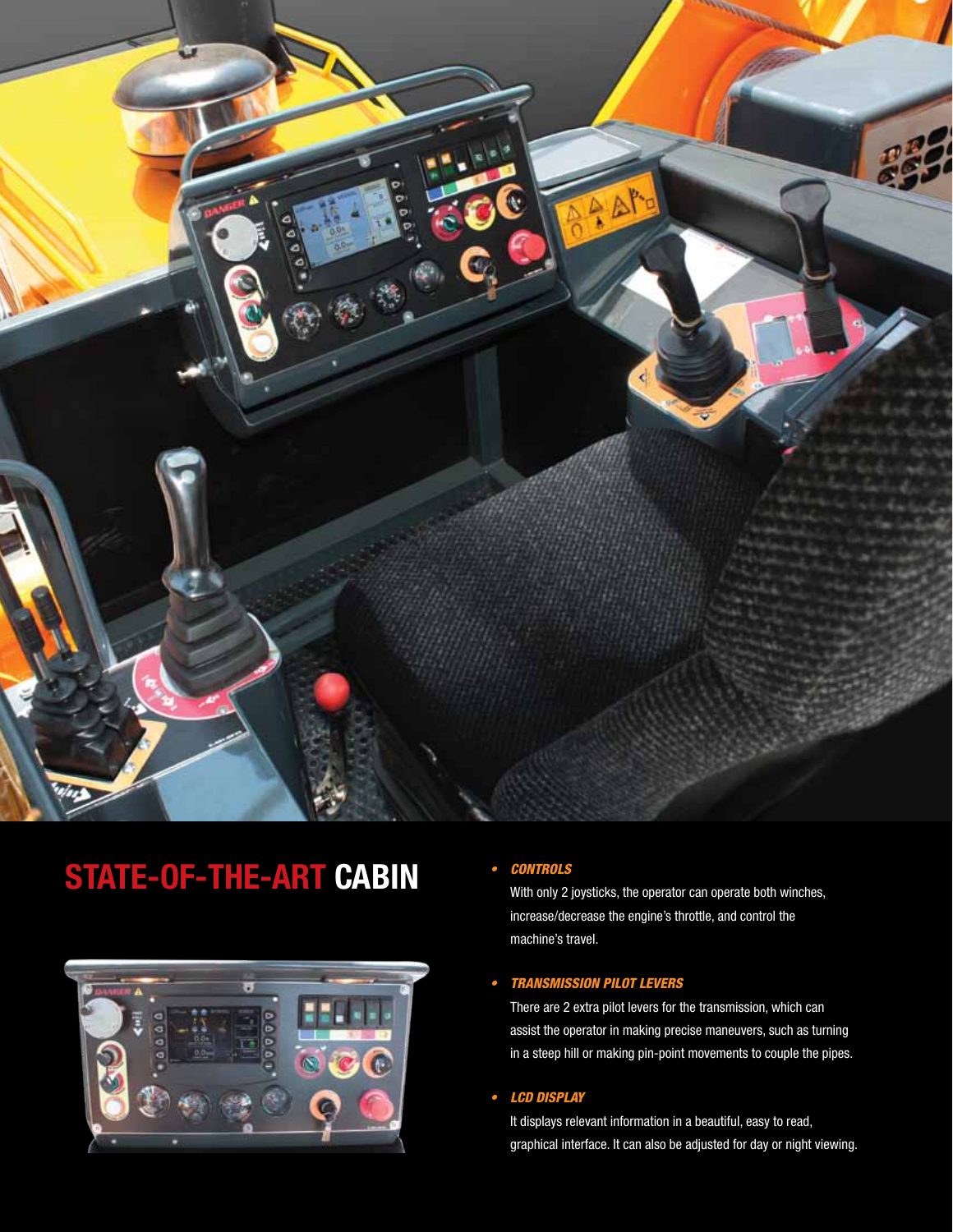

|                                                | Feet      | <b>Meters</b>     |
|------------------------------------------------|-----------|-------------------|
| A Overall length                               | 14.9 ft   | 5.06 <sub>m</sub> |
| <b>B</b> Length of tracks on ground            | $10.2$ ft | 3.2 <sub>m</sub>  |
| <b>C</b> Height to top of ROPS                 | $10.6$ ft | 3.3 <sub>m</sub>  |
| D Height to bottom of counterweight (extended) | $2.7$ ft  | 1.16 <sub>m</sub> |
| <b>E</b> Track gauge                           | $7.3$ ft  | 2.25 m            |
| <b>F</b> Width of tracks                       | $9.7$ ft  | 3 <sub>m</sub>    |
| G Shipping width (left frame removed)          | 11.7 $ft$ | 3.6 <sub>m</sub>  |
| <b>H</b> Boom overhang                         |           |                   |
| <b>Minimum</b>                                 | $3.9$ ft  | $.52 \text{ m}$   |
| <b>Maximum</b>                                 | 18 ft     | 5.5 <sub>m</sub>  |